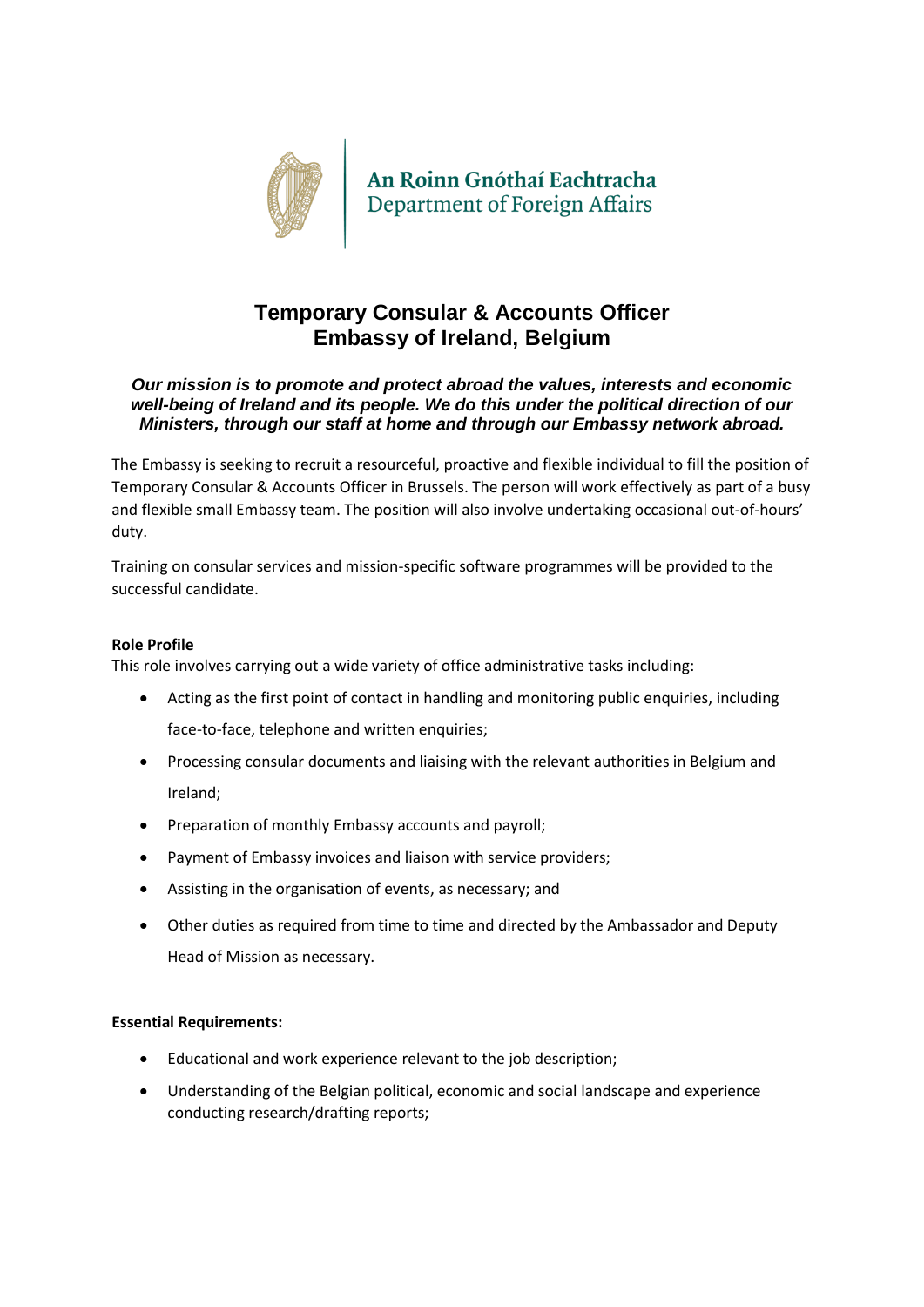- The candidate must demonstrate using work based examples of providing excellent **interpersonal skills**, being persuasive, **working in a team** but also dealing effectively with people in external organisations;
- The candidate must provide evidence of flexibility, efficiency and effectiveness showing strong **organisational skills**, attention to detail, able to work under pressure and to manage multiple tasks;
- The candidate should provide examples of being solutions-oriented, and **committed to delivering results**, including by adapting approach if necessary;
- Fluent **English** and **French** language skills are required. Knowledge of **Dutch** and **Irish** would be an advantageous (Language testing may be included as part of the shortlisting process);
- The candidate must demonstrate using examples, their working knowledge of Microsoft Office Suite (Outlook, Word, Excel);
- *All applicants must have a permanent legal right to reside and work in Belgium.*

# **Desirable Skills and Experience:**

- A good understanding of the role of the Department of Foreign Affairs and the Embassy;
- Previous professional experience of book-keeping and accounts and/or in a customer-facing role in an international organisation;
- The successful applicant will work alongside other local employees of the Embassy, and will report directly to the diplomatic staff in the Mission. Previous experience in a diplomatic mission is desirable, but not essential.

# **Terms and conditions of employment:**

- The successful candidate will be hired on a fixed-term contractual basis for 6 months under Belgian law and will be based at Embassy of Ireland, Rue Froissart 50, 1040 Etterbeek.
- Annual Leave entitlement is 20 days per annum (accrued & applied pro rata). A policy of time-off-in-lieu is in place for out-of-hours duty.
- The salary for the position is  $\epsilon$ 46,599.43 per annum (applied pro rata), paid locally on a monthly basis. Salaries are paid direct to a bank account, therefore, the successful candidate must have a bank account.